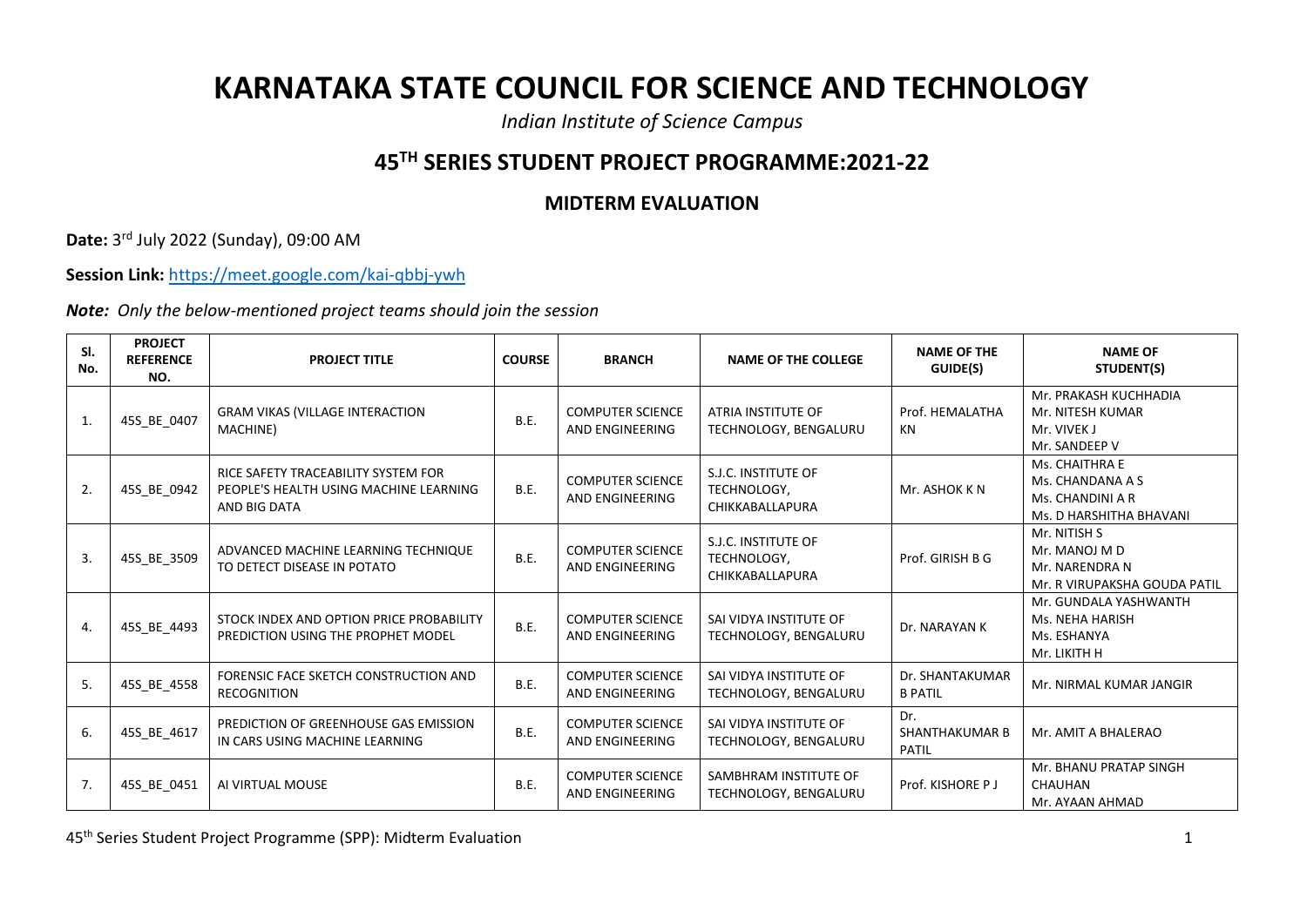| 8.  | 45S BE 1183 | ARTIFICIAL EYES TO VISUALLY IMPARED                                                                                     | B.E.        | <b>COMPUTER SCIENCE</b><br><b>AND ENGINEERING</b> | SAMBHRAM INSTITUTE OF<br>TECHNOLOGY, BENGALURU                   | Mr. HANUMANTHA<br>RAO K.R.       | Mr. TORAN SHRESTHA<br>Mr. SOMAN KUMAR YADAV<br>Mr. YOGESH CHAUDHARY<br>Mr. SATIS KUMAR CHAUDHARY |
|-----|-------------|-------------------------------------------------------------------------------------------------------------------------|-------------|---------------------------------------------------|------------------------------------------------------------------|----------------------------------|--------------------------------------------------------------------------------------------------|
| 9.  | 45S_BE_1990 | RAINFED-AGRICULUTRE USING MACHINE<br><b>LEARNING TECHNIQUES</b>                                                         | B.E.        | <b>COMPUTER SCIENCE</b><br>AND ENGINEERING        | SAMBHRAM INSTITUTE OF<br>TECHNOLOGY, BENGALURU                   | Mr. HANUMANTHA<br>RAO K.R        | Ms. VINDHYA M.S<br>Ms. KOTA TEJASWINI<br>Ms. SUDHA                                               |
| 10. | 45S_BE_2480 | CYBER THREAT PREDICTIVE ANALYTICS FOR<br><b>IMPROVING CYBER SUPPLY CHAIN SECURITY</b>                                   | B.E.        | <b>COMPUTER SCIENCE</b><br>AND ENGINEERING        | SAMBHRAM INSTITUTE OF<br>TECHNOLOGY, BENGALURU                   | Mr. G RAJARAMAN                  | Ms. JAYASHREE M B<br>Ms. SANDHYA M<br>Mr. HARSHITH B S<br>Mr. TRINAY KUMAR B U                   |
| 11. | 45S_BE_2492 | IMAGE UPSCALING WITH PREPROCESSING<br>PIPELINE & SRGAN's                                                                | B.E.        | <b>COMPUTER SCIENCE</b><br>AND ENGINEERING        | SAMBHRAM INSTITUTE OF<br>TECHNOLOGY, BENGALURU                   | Mr. KISHORE P J                  | Ms. KUMARI RIYA<br>Mr. DUSHYANT SINGH THAKUR<br>Ms. POOJA PRIYADARSHINI                          |
| 12. | 45S_BE_2567 | NON-INVASIVE GLUCOSE MONITORING USING<br>IOT FOR DIABETIC APPLICATIONS                                                  | B.E.        | <b>COMPUTER SCIENCE</b><br>AND ENGINEERING        | SAMBHRAM INSTITUTE OF<br>TECHNOLOGY, BENGALURU                   | Mrs. SHAMALA M G                 | Mr. RANJAN H BELAKERI<br>Mr. SAI SIDDARTH<br>Mr. K SUKESH<br>Mr. R VASANTH                       |
| 13. | 45S_BE_2822 | EARLY DETECTION OF DEPRESSION FROM<br>SOCIAL MEDIA DATA USING MACHINE<br>LEARNING                                       | <b>B.E.</b> | <b>COMPUTER SCIENCE</b><br>AND ENGINEERING        | SAMBHRAM INSTITUTE OF<br>TECHNOLOGY, BENGALURU                   | Mr. SRIKANTH S P                 | Ms. BHUVANA MOHINI .T.N<br>Ms. CHETHANA .S<br>Ms. DIVYA .K<br>Ms. SHILPA .H                      |
| 14. | 45S BE 3469 | FACE DETECTION AND MONITORING IN<br>MULTIPLE SURVEILLANCE FOOTAGE USING<br>CONVOLUTIONAL NEURAL NETWORK (CNN)           | B.E.        | <b>COMPUTER SCIENCE</b><br>AND ENGINEERING        | SAPTHAGIRI COLLEGE OF<br>ENGINEERING, BENGALURU                  | Dr. GURURAJ<br><b>MURTUGUDDE</b> | Mr. HARSH P KAVATEKAR<br>Mr. ADITYA SHARMA R<br>Mr. ARUNA KUMAR                                  |
| 15. | 45S BE 3854 | HEALTH MONITORING WITH SMART MEDICINE<br>KIT FOR ELDERLY PEOPLE                                                         | B.E.        | <b>COMPUTER SCIENCE</b><br>AND ENGINEERING        | SAPTHAGIRI COLLEGE OF<br>ENGINEERING, BENGALURU                  | Mrs. MADHUSHREE                  | Ms. ARPITHA H K<br>Ms. BHOOMIKA S<br>Mr. DEEPAK B K<br>Mr. KIRAN KUMAR H M                       |
| 16. | 45S_BE_4478 | PEST DETECTION AND OBLITARATION BASED<br>ROBOTIC SYSTEM                                                                 | B.E.        | <b>COMPUTER SCIENCE</b><br>AND ENGINEERING        | SAPTHAGIRI COLLEGE OF<br>ENGINEERING, BENGALURU                  | Ms. MADHUSHREE                   | Ms. VARSHA H G<br>Mr. SHIVAKUMAR R E<br>Mr. YUVARAJ N R<br>Ms. NEETU RAO                         |
| 17. | 45S BE 3731 | COUNTERFIET CURRENCY DETECTION USING<br><b>DEEP LEARNING</b>                                                            | B.E.        | <b>COMPUTER SCIENCE</b><br>AND ENGINEERING        | SRI KRISHNA INSTITUTE OF<br>TECHNOLOGY, BENGALURU                | Dr.<br>SHANTARAMNAYAK            | Ms. RUHEENA A<br>Ms. HARSHITHA B M<br>Ms. BIBI FATHIMA<br>Ms. NAVYA SHREE K                      |
| 18. | 45S_BE_0778 | <b>EMPIRICAL ANALYSIS FOR CRIME PREDICTION</b><br>AND FORCASTING USING MACHINE LEARNING<br>AND DEEP LEARNING TECHNIQUES | B.E.        | <b>COMPUTER SCIENCE</b><br>AND ENGINEERING        | SRI VENKATESHWARA<br><b>COLLEGE OF ENGINEERING,</b><br>BENGALURU | Dr. SUMAT                        | Ms. MEGHA C<br>Mr. MAHESH<br>Mr. MITTAL. SAVAN KUMAR                                             |
| 19. | 45S_BE_1182 | CITY WIDE BIKE USAGE PREDICTION BY USING<br><b>MACHINE LEARNING</b>                                                     | B.E.        | <b>COMPUTER SCIENCE</b><br>AND ENGINEERING        | SRI VENKATESHWARA<br>COLLEGE OF ENGINEERING,<br>BENGALURU        | Prof. SUMANGALA<br>B             | Ms. KANCHI REDDYGARI PRANAVI<br>Ms. CHANDASWINI A M<br>Ms. M J KAVANA<br>Ms. NALLAGATLA LAVANYA  |

45th Series Student Project Programme (SPP): Midterm Evaluation 2